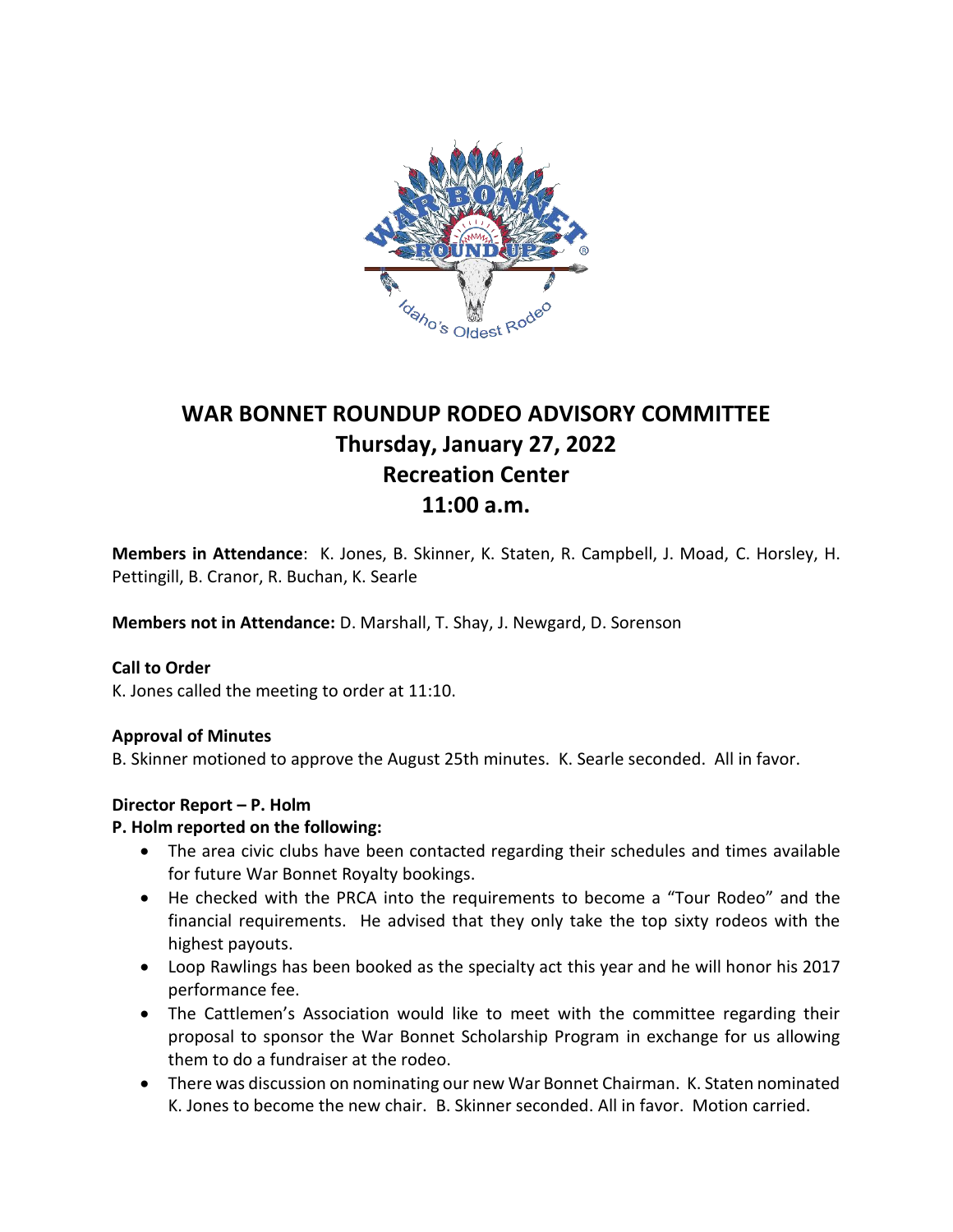• The nomination for Vice Chair will be tabled until the next meeting.

## **Committee Reports**

## **Military Affairs/American Legion – B. Skinner**

#### **B. Skinner reported on the following:**

- B. Skinner reported on the CEO for the PRCA Tom Glause, and some of Tom's ideas on growing the PRCA as well as the PRCA's updates on contestants, permits, turnouts, animal safety, etc.
- The plan for military night, including using the Humvee with fireworks again this year.

## **Hospitality/Sponsorships – K. Staten**

#### **K. Staten and K. Jones reported on the following:**

- K. Jones recommends the committee utilize a "word of the year" which will keep us grounded and can be used in marketing and advertising. This year's word will be "community".
- K. Jones discussed having a mutton bustin' qualifier at Teton Toyota before the rodeo and then have the top performers ride at the War Bonnet. There was board discussion on how to set this up. B. Skinner motioned we have the qualifier, and K. Searle seconded. All in favor.
- K. Staten is working on a master task list that will be distributed to committee members. This list will help committee members in the future so that certain tasks do not get forgotten.
- K. Staten has reserved all the rentals and is working on marketing "special experiences" and company party events at the rodeo to our sponsors.
- Some of the sponsor level amounts have been raised this year.

## **Marketing & Advertising – P. Holm**

## **P. Holm reported on the following:**

- The rodeo tickets are being ordered at this time, and there will be a change to the back of the tickets, from the former coupon to a Duck Race advertisement (and thank you to the Idaho Falls Rotary).
- He is working with Lamar on billboard and I.E. Productions on advertising.

## **Livestock Welfare – K. Searle**

## **K. Searle reported on the following:**

- He talked with TJ Korkow, and it was agreed to leave the bull rider numbers at forty-five.
- He suggested we try to get a sponsor for grain this year.
- He recommended that we bring in a third bullfighter this year in case of an injury to another bullfighter. This would provide us with more security.

## **Facilities/Grounds & Security – R. Campbell/J. Moad**

• Ronnie advised the War Bonnet got third place on footing by the Wilderness Circuit.